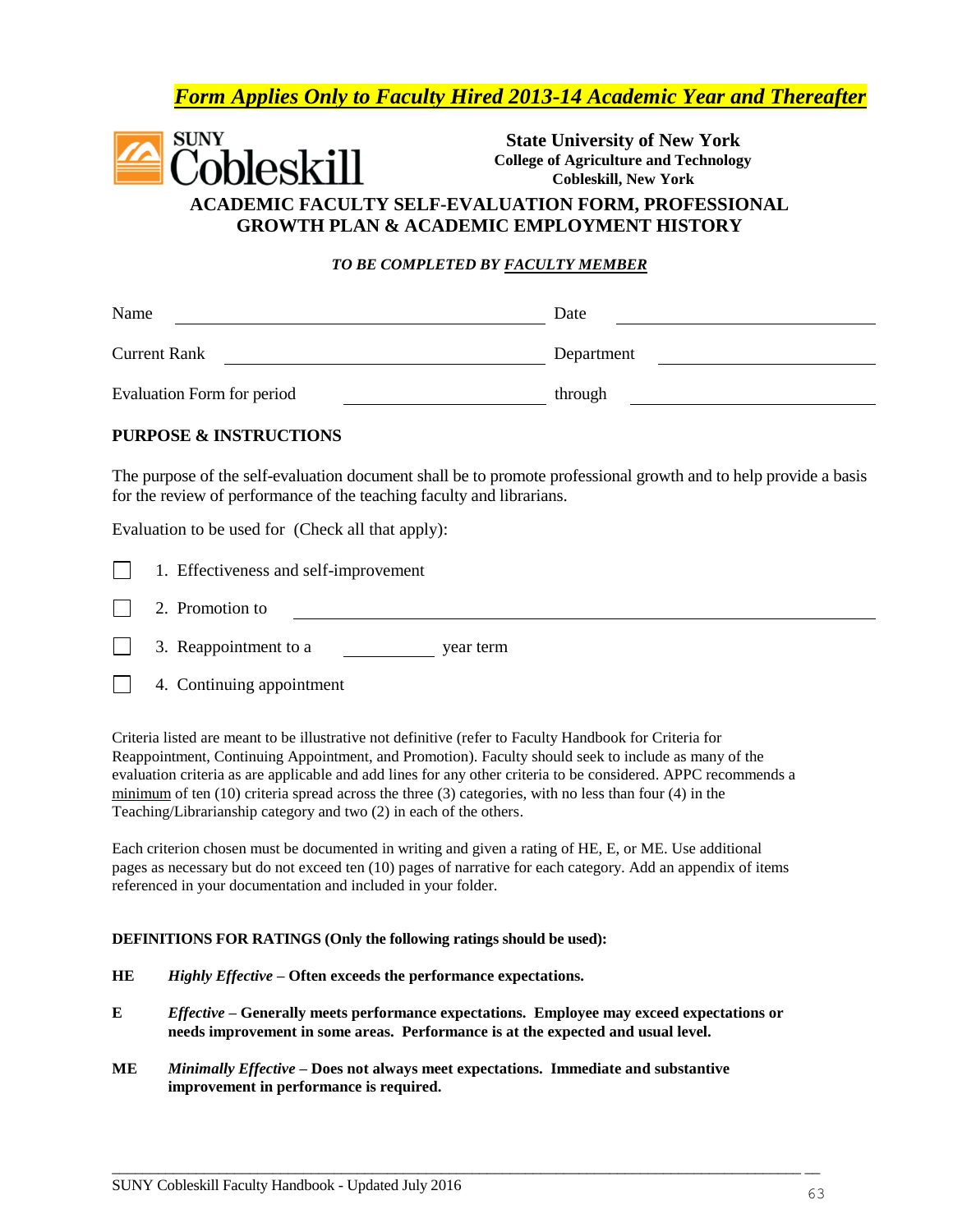#### **-2-**

# *Category #1a – Effectiveness in Teaching*

For ease of completion, Category #1 is split between Teaching and Librarianship. Please use the section that applies to you.

| Rating |     |                                                                                                                                 | Rating |     |                                                                                 |
|--------|-----|---------------------------------------------------------------------------------------------------------------------------------|--------|-----|---------------------------------------------------------------------------------|
|        |     | Instructional proficiency in speech,<br>organization of material, style of<br>presentation, stimulation of critical<br>thinking |        | 6.  | Developing appropriate course content,<br>curriculum, and/or teaching materials |
|        |     | In-depth knowledge of content area                                                                                              |        | 7.  | Creating/implementing appropriate<br>instruments for student assessment         |
|        | 3.  | Current/proven pedagogical practices                                                                                            |        | 8.  | Adapts/enhances course content based on<br>feedback                             |
|        | -4. | Interacting with students outside of<br>classroom setting                                                                       |        | 9.  |                                                                                 |
|        |     | Engaging advisees regularly                                                                                                     |        | 10. |                                                                                 |

#### **DOCUMENTATION**: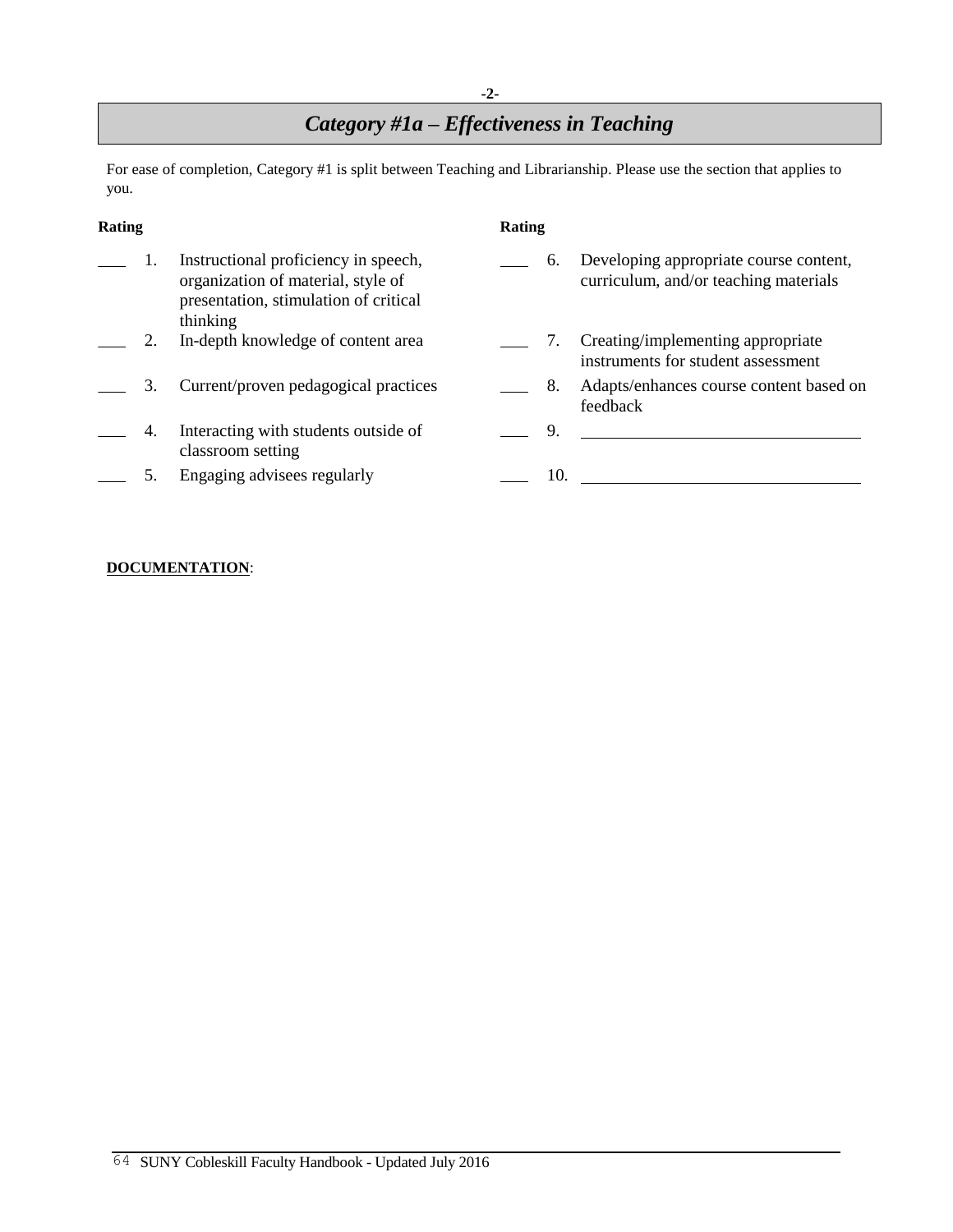## *Category #1b – Effectiveness in Librarianship*

For ease of completion, Category #1 is split between Teaching and Librarianship. Please use the section that applies to you.

| Rating |    |                                                                                                    | Rating |     |                                                                  |  |  |
|--------|----|----------------------------------------------------------------------------------------------------|--------|-----|------------------------------------------------------------------|--|--|
|        |    | In-depth knowledge of specialization                                                               |        |     | Creates and maintains instruments for<br>assessing effectiveness |  |  |
|        | 2. | Uses feedback to improve operations and/or<br>performance                                          |        |     | <u>2</u> 8. Promoting services                                   |  |  |
|        | 3. | Managing area/s of responsibility<br>(supervising/evaluating staff, policies,<br>procedures, etc.) |        | 9.  | Developing liaison relationships                                 |  |  |
|        | 4. | Understanding of overall operations,<br>commitment to goals/services                               |        |     | 10. Developing programs                                          |  |  |
|        | 5. | New initiatives                                                                                    |        | 11. |                                                                  |  |  |
|        | 6. | Integrating information literacy into the<br>curriculum                                            |        | 12. |                                                                  |  |  |

 $\overline{\phantom{a}}$  , and the contribution of the contribution of the contribution of the contribution of the contribution of the contribution of the contribution of the contribution of the contribution of the contribution of the

### **DOCUMENTATION**: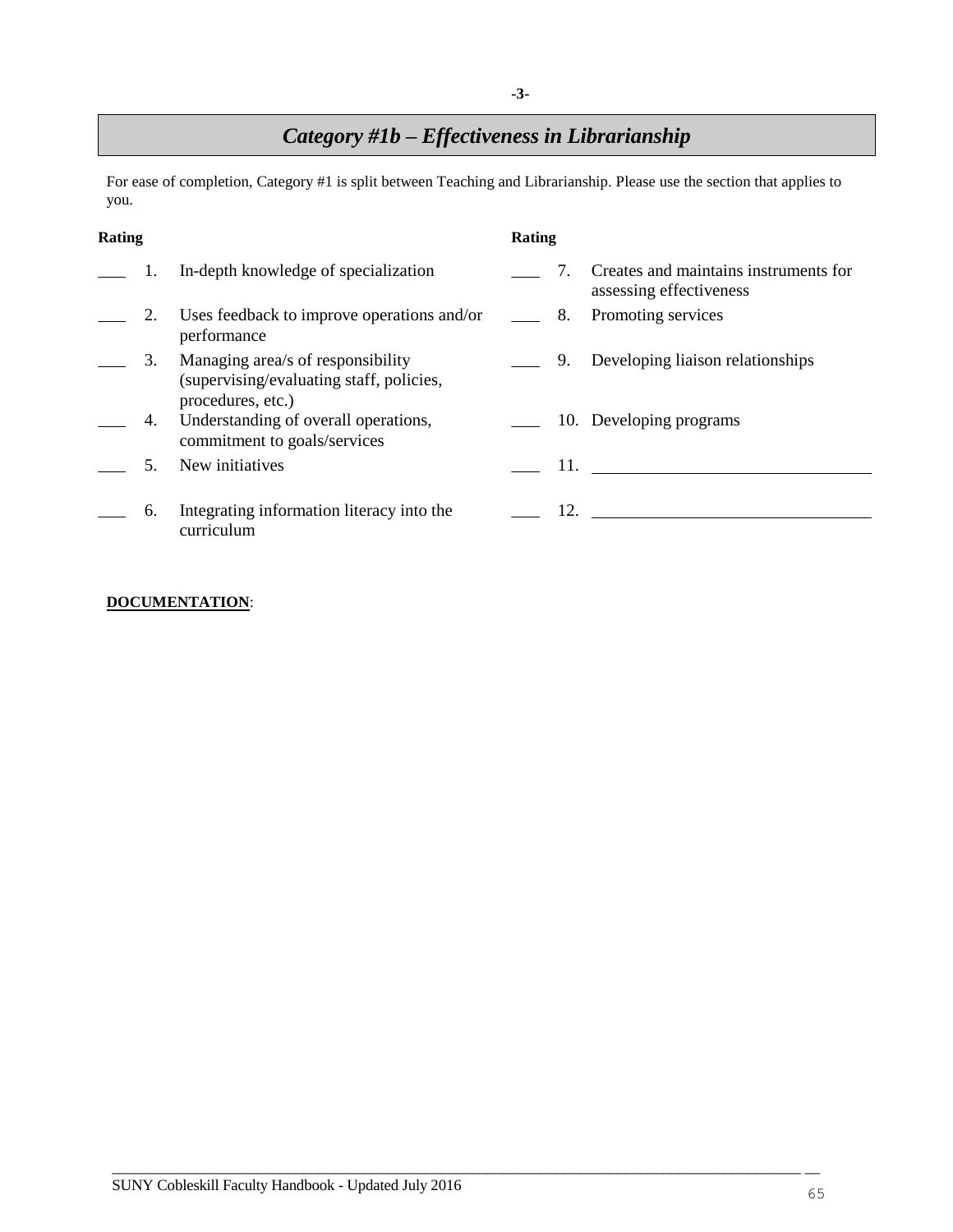## **-4-** *Category #2 – Scholarship*

| <b>Rating</b> |    |                                                                                                          | Rating |    |                                                                      |  |
|---------------|----|----------------------------------------------------------------------------------------------------------|--------|----|----------------------------------------------------------------------|--|
|               |    | Pursues advancement of knowledge base<br>and performance levels                                          |        | 5. | Produces articles in refereed or editor-<br>reviewed publications    |  |
|               |    | Develops marketable instructional<br>materials or instruction material to<br>enhance course presentation |        | 6. | Engages in successful grantsmanship                                  |  |
|               | 3. | Creates peer-reviewed artistic works                                                                     |        | 7. | Creates published (or selected<br>unpublished) research, books, etc. |  |
|               | 4. | Invitations for professional presentations<br>or performances                                            |        | 8. |                                                                      |  |

## **DOCUMENTATION**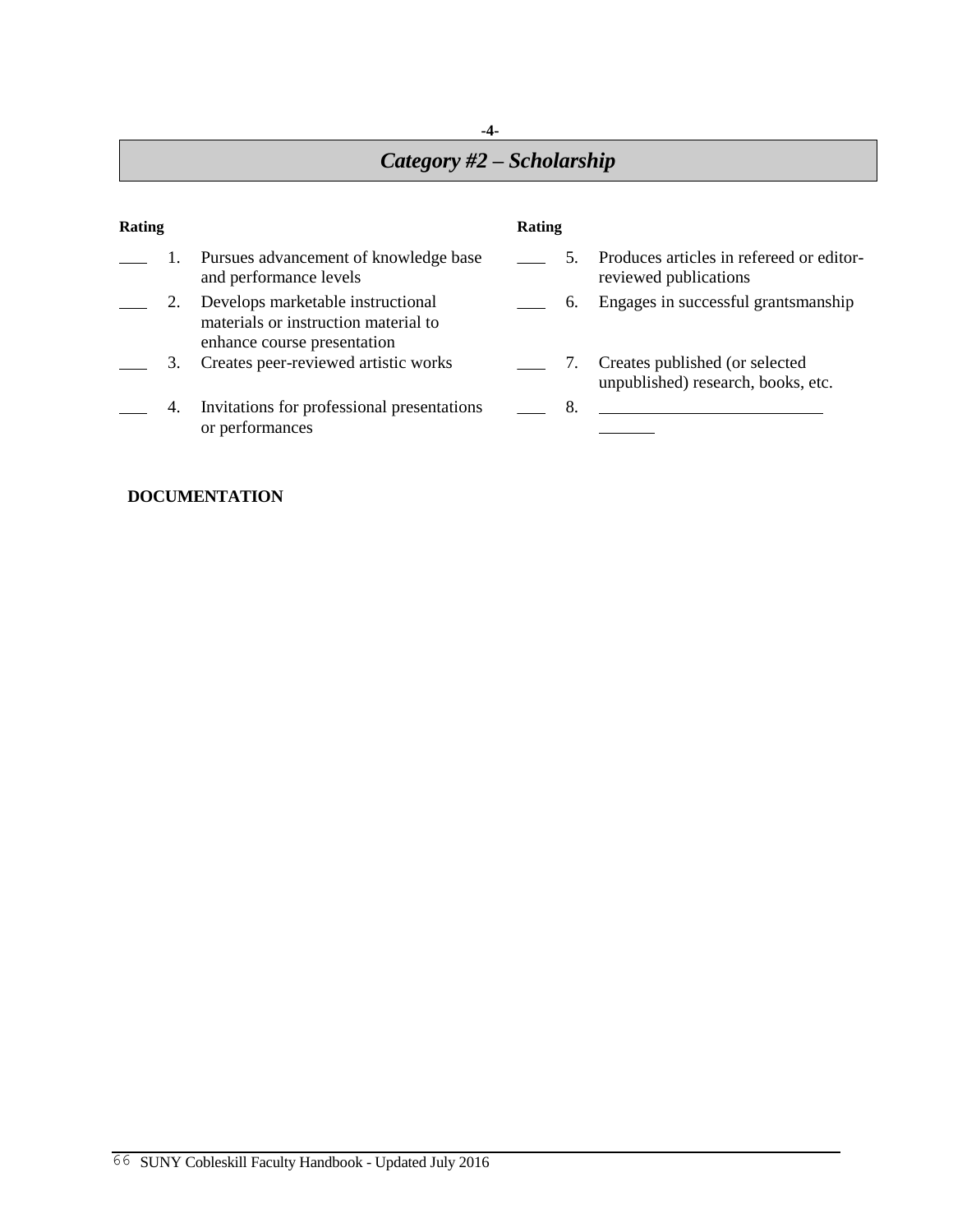## *Category #3 – Service*

| Rating |    |                                                                     | Rating |     |                                   |  |  |
|--------|----|---------------------------------------------------------------------|--------|-----|-----------------------------------|--|--|
|        | 1. | Participates and/or leads in campus<br>governance                   |        | 7.  | Participates in community affairs |  |  |
|        | 2. | Participates and/or leads in University<br>governance               |        | 8.  | Testifies as an expert witness    |  |  |
|        | 3. | Supports student organizations                                      |        | 9.  | Serves on editorial boards        |  |  |
|        | 4. | Serves internal/external and public<br>and/or private organizations |        | 10. | Presents keynote addresses        |  |  |
|        | 5. | Develops and implements local<br>workshops                          |        |     |                                   |  |  |
|        | 6. | Serves in professional organizations                                |        | 12. |                                   |  |  |

 $\overline{\phantom{a}}$  , and the contribution of the contribution of the contribution of the contribution of the contribution of the contribution of the contribution of the contribution of the contribution of the contribution of the

## **DOCUMENTATION**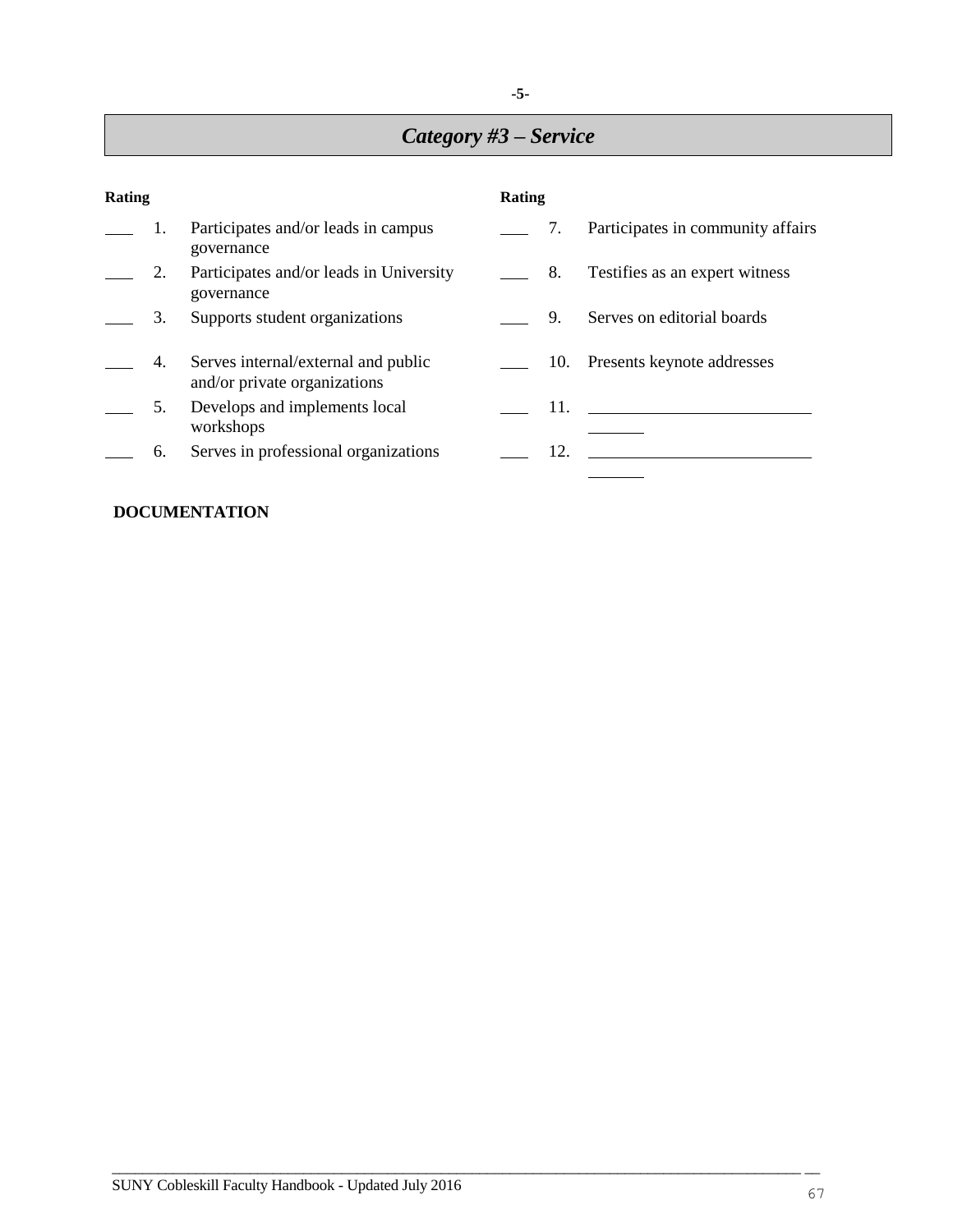## *Professional Growth Plan*

| This section is to be prepared by the faculty member and jointly reviewed/revised by the faculty member and<br>Department Chair and/or Dean to serve as a guideline for the next evaluation. Short and long range plans should reflect<br>faculty goals. A change may be initiated by the faculty member and amended in consultation with the Dean/Supervisor<br>while the plan is in effect. |      |  |  |  |  |
|-----------------------------------------------------------------------------------------------------------------------------------------------------------------------------------------------------------------------------------------------------------------------------------------------------------------------------------------------------------------------------------------------|------|--|--|--|--|
| Name                                                                                                                                                                                                                                                                                                                                                                                          |      |  |  |  |  |
| <b>Initial Appointment Date</b><br><b>Current Date</b>                                                                                                                                                                                                                                                                                                                                        |      |  |  |  |  |
| <b>Short Range Professional Growth Plans</b>                                                                                                                                                                                                                                                                                                                                                  |      |  |  |  |  |
| Describe in detail specific short range plans for professional growth during the coming academic year. Include separate<br>sheet.                                                                                                                                                                                                                                                             |      |  |  |  |  |
| <b>Long Range Professional Growth Plans</b>                                                                                                                                                                                                                                                                                                                                                   |      |  |  |  |  |
| Describe in detail specific long range plans for professional growth beyond the coming academic year. Include separate<br>sheet.                                                                                                                                                                                                                                                              |      |  |  |  |  |
| <b>Faculty Signature</b>                                                                                                                                                                                                                                                                                                                                                                      | Date |  |  |  |  |
| I reviewed this plan and $\Box$ agree $\Box$ disagree with the goals set forth. (See attached statement.)                                                                                                                                                                                                                                                                                     |      |  |  |  |  |
| Department Chair Signature                                                                                                                                                                                                                                                                                                                                                                    | Date |  |  |  |  |
| I reviewed this plan and $\Box$ agree $\Box$ disagree with the goals set forth. (See attached statement.)                                                                                                                                                                                                                                                                                     |      |  |  |  |  |
| Dean Signature                                                                                                                                                                                                                                                                                                                                                                                | Date |  |  |  |  |

Copies of this completed form are to be retained by the faculty member, Department Chair, and Dean.